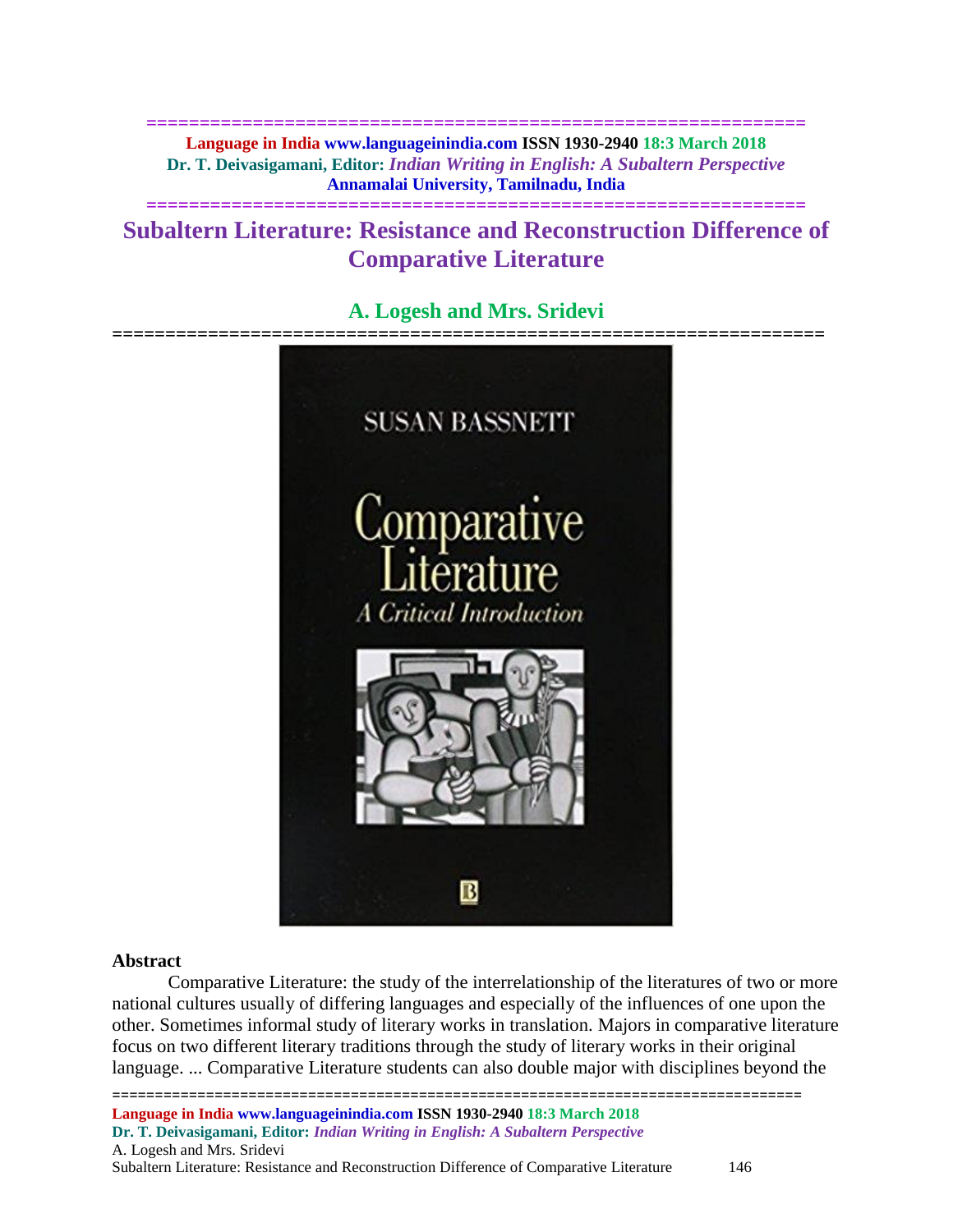Faculty of Languages and Linguistics, such as business, government, philosophy and many others. he comparative method is often used in the early stages of the development of a branch of science. It can help the researcher to ascend from the initial level of exploratory case studies to a more advanced level of general theoretical models, invariances, such as causality or evolution.

#### **Introduction**

Comparative literature is an academic field dealing with the study of [literature](https://en.wikipedia.org/wiki/Literature) and cultural expression across [linguistic,](https://en.wikipedia.org/wiki/Language) [national,](https://en.wikipedia.org/wiki/Nation) and [disciplinary](https://en.wikipedia.org/wiki/Discipline) boundaries. Comparative literature "performs a role similar to that of the study of [international relations,](https://en.wikipedia.org/wiki/International_relations) but works with languages and artistic traditions, so as to understand cultures 'from the inside".<sup>[\[1\]](https://en.wikipedia.org/wiki/Comparative_literature#cite_note-1)</sup> While most frequently practiced with works of different languages, comparative literature may also be performed on works of the same language if the works originate from different nations or cultures among which that language is spoken.

The characteristically intercultural and transnational field of comparative literature concerns itself with the relation between literature, broadly defined, and other spheres of human activity, including [history,](https://en.wikipedia.org/wiki/History) [politics,](https://en.wikipedia.org/wiki/Politics) [philosophy,](https://en.wikipedia.org/wiki/Philosophy) [art,](https://en.wikipedia.org/wiki/Art) and [science.](https://en.wikipedia.org/wiki/Science) Unlike other forms of literary study, comparative literature places its emphasis on the interdisciplinary analysis of social and cultural production within the ["economy,](https://en.wikipedia.org/wiki/Economy) political dynamics, cultural movements, historical shifts, religious differences, the urban environment, international relations, [public policy,](https://en.wikipedia.org/wiki/Public_policy) and the sciences". The terms "comparative literature" and "world literature" are often used to designate a similar course of study and scholarship. Comparative Literature is the more widely used term in the United States, with many universities having Comparative Literature departments or Comparative Literature programs.

Comparative literature is an interdisciplinary field whose practitioners study literature across national borders, across time periods, across languages, across genres, across boundaries between literature and the other arts (music, painting, dance, film, etc.), across disciplines (literature and psychology, philosophy, science, history, architecture, sociology, politics, etc.). Defined most broadly, comparative literature is the study of "literature without borders". Scholarship in comparative literature include, for example, studying literacy and social status in the Americas, studying medieval epic and romance, studying the links of literature to folklore and mythology, studying colonial and postcolonial writings in different parts of the world, asking fundamental questions about definitions of literature itself.<sup>[\[4\]](https://en.wikipedia.org/wiki/Comparative_literature#cite_note-4)</sup> What scholars in comparative literature share is a desire to study literature beyond national boundaries and an interest in languages so that they can read foreign texts in their original form. Many comparatists also share the desire to integrate literary experience with other cultural phenomena such as historical change, philosophical concepts, and social movements.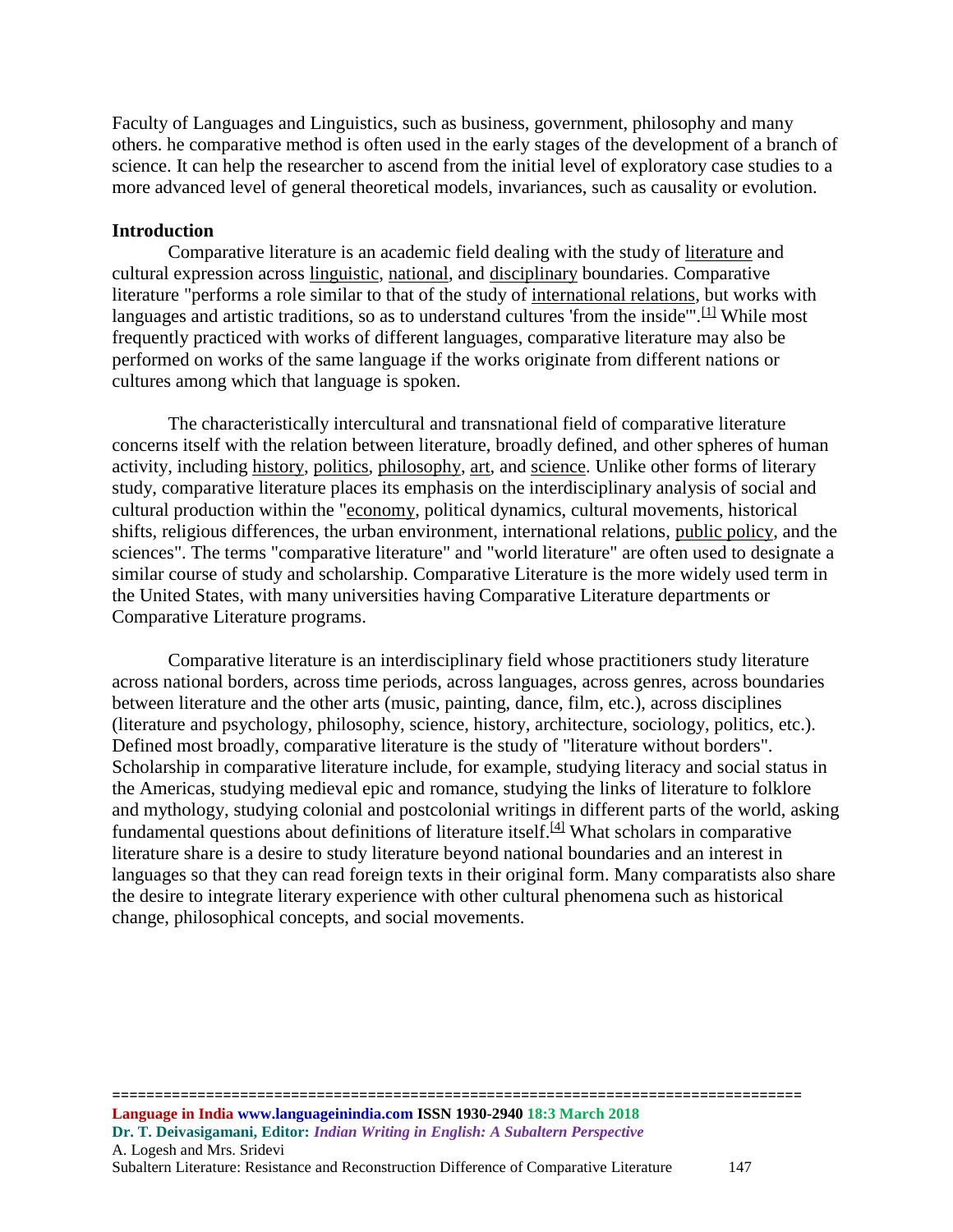

The discipline of comparative literature has scholarly associations such as the [ICLA:](http://www.ailc-icla.org/site/)  [International Comparative Literature Association](http://www.ailc-icla.org/site/) and comparative literature associations exists in many countries: for a list of such see [BCLA: British Comparative Literature Association;](https://web.archive.org/web/20070206071440/http:/www.bcla.org/index.htm) for the US, see [ACLA: American Comparative Literature Association.](http://www.acla.org/) There are many learned journals that publish scholarship in comparative literature: see "Selected Comparative Literature and Comparative Humanities Journals<sup>"[\[5\]](https://en.wikipedia.org/wiki/Comparative_literature#cite_note-5)</sup> and for a list of books in comparative literature see "Bibliography of (Text)Books in Comparative Literature".

# **The Term** *Comparative Literature*

Basically, *"Comparative Literature"* is critical to explain because it incorporates two or even more literature at a same time. Even it is difficult for comparatist to compare multidimensional features of comparative literature like religion, historical factors, social and cultural norms of diverse societies. In simple words, in order to understand comparative literature, one needs to understand Nomenclature. Comparative literature actually refers to some literary work or the work that we compared with some other literary work. It is the study of inter-relationship between two [different works of literature.](http://www.writeawriting.com/academic-writing/modernism-in-literature/)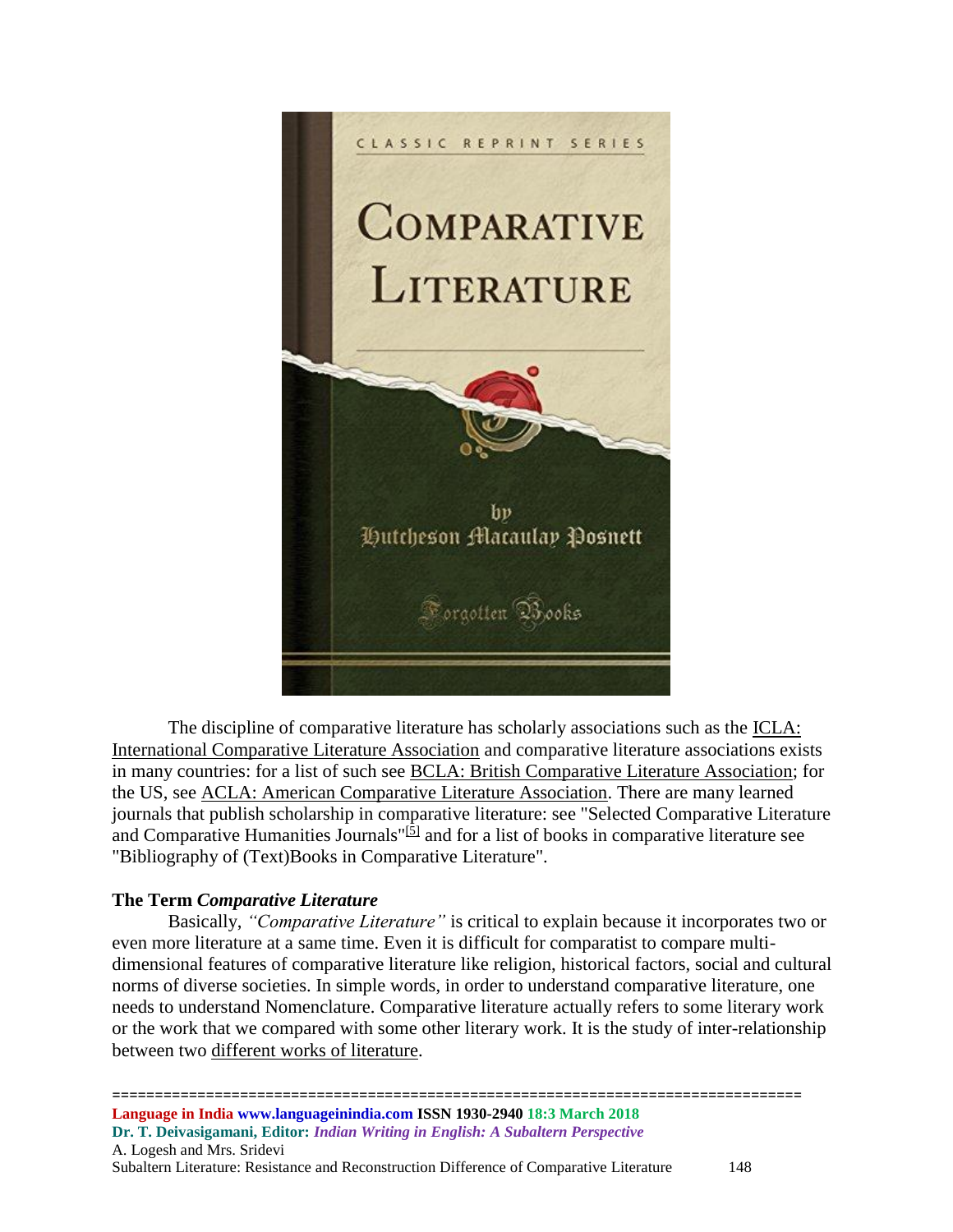### **Comparative Literature – Comparison Between Different Literatures**

While [comparing two different literatures,](http://www.writeawriting.com/academic-writing/write-literature-review/) your focus should be on **Themes**, **Social or Religious Movements**, **Myths**, **Artistic Tactics and forms**. For a comparatist, it is easy to critical analyze the two different texts of literature having similarities or dissimilarities. However, his/her approach should be unprejudiced while comparing the two different literatures to find out the truth. It is just his sincere and genuine methodology which will yield the exposed truth or regular results and this truly is the motivation behind similar study.

Taken comprehensively, Comparative Literature is a thorough term. Its extension incorporates the totality of human encounters into its grip, and along these lines all inside human connections among the different parts of the world are acknowledged, through the basic way to deal with literary works under near study.

### **Famous Works of Comparative Literature**

It serves vanishing narrow national and worldwide limits and set up of that allinclusiveness of human connections develops out. In this manner the term similar writing incorporates relative investigation of territorial writings, national written works, and global writings. On the other hand, there are some over-lapping terms in this worry, for example,

### **Universal Literature**, **International Literature**, **General Literature and World Writing**

Over and again, we can specify here that Comparative Literature incorporates encounters of human life and conduct all in all. As explained over, the comparative study is not the same as a basic methodology of a specific writing aside from the way that here we manage two or more than two literary works one next to the other. Thusly, the topic gets to be vaster and viewpoint more extensive. Limits of similar writing must be reached out to envelop the total of human life and encounters in one's grip.

#### **Examples for Comparative Literature**

George Orwell's Animal Farm and 1984 comparsion;

Animal Farm vs. 1984 Similarities Government Characters Themes/Plots Themes Boxer and The Parsons Napoleon and Big Brother Squealer and Winston Classes in Society Both books contain a world full of three classes: high, middle, and low. ... Animal Farm was based on Stalin and the Russian Revolution.

| <b>American English</b> | <b>British English</b> |
|-------------------------|------------------------|
| Color                   | Colour                 |
| Behavior                | Behavior               |
| Theater                 | Theatre                |
| Behavior                | Behavior               |

Comparsion between languages: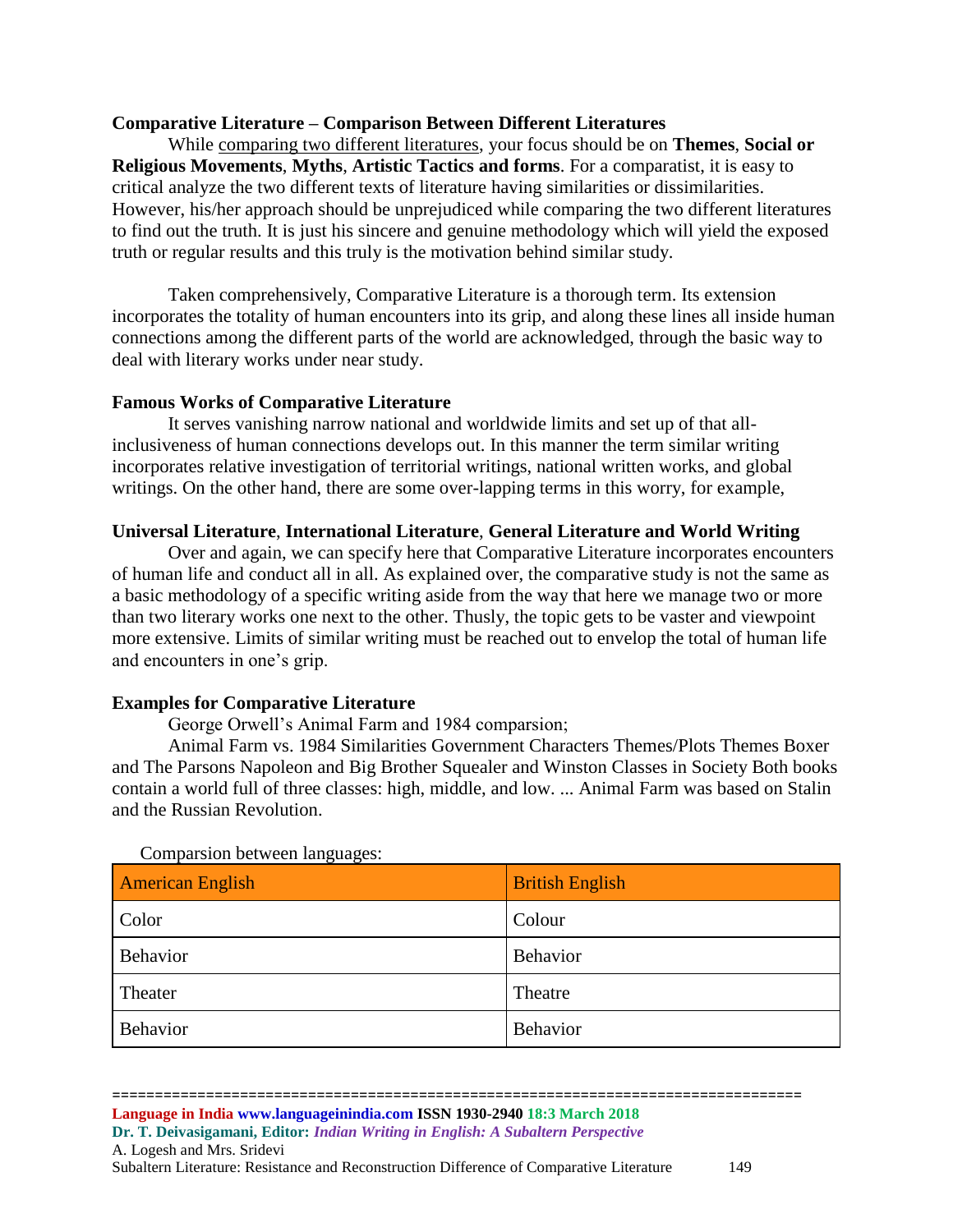The differences below are only a general rule. American speech has influenced Britain via pop culture, and vice versa. Therefore, some prepositional differences are not as pronounced as they once were.

| <b>American English</b>              | <b>British English</b>               |
|--------------------------------------|--------------------------------------|
| I'm going to a party on the weekend. | I'm going to a party at the weekend. |
| What are you doing on Christmas?     | What are you doing at Christmas?     |
| Monday through Friday.               | Monday to Friday.                    |
| It's different from/than the others. | It's different from/to the others.   |

# **Translation and World Literature**

With such a broad scope, it's no surprise that comparative literature is closely tied to world literature, or the way in which literary works circulate around the globe and across time. World literature asks things like: Why do people continue to read Dante centuries after his death? What happens when Shakespeare is read in China? Is *Harry Potter* in Swahili the same as *Harry Potter* in English? Works dealing with comparative and world literature have titles like: *What is World Literature?* (David Damrosch, 2003)

*Chinese Shakespeares: Two Centuries of Cultural Exchange* (Alexander Huang, 2008) Since moving literature around the world means moving it across languages, comparative literature is also frequently concerned with issues of translation. The field considers what is both lost and gained as texts are recreated in different languages. In other words, comparative literature is interested in things like the fact that to read Shakespeare in Chinese is to find some kind of connection to the Great Bard's major themes, but at the same time, to read quite a different text than those in England do.

# **Indian Comparative Literature**

In Indian comparative methodology, the Sanskrit faultfinders developed out during the 6th century A.D. It is clear from the analyses on Kalidasa's Meghduta and Abhijnanasakutala. After that the pundits like Kuntaka and Abhinavagupta with their subjective methodology prepared for present day comparatators. R.S. Pathak, giving the chronicled advancement of the new train, near writing says: Mathew Arnold endeavored important endeavors in English world and underscored emphatically the criticalness of the relative way to deal with abstract works. He wrote in a letter in 1848, "Each commentator ought to attempt and have one incredible writing in any event other than his own and more the not at all like his own, the better."

Thus, he spearheaded the similar feedback in England and offered motivation to different commentators to take a shot at this new train. It is hereby recommended that the comparatist ought to embrace the showstoppers of inventive essayists, whose works have cosmopolitan status in abstract fields. That is the reason; Ezra Pound and T. S. Eliot required a feedback of verse on